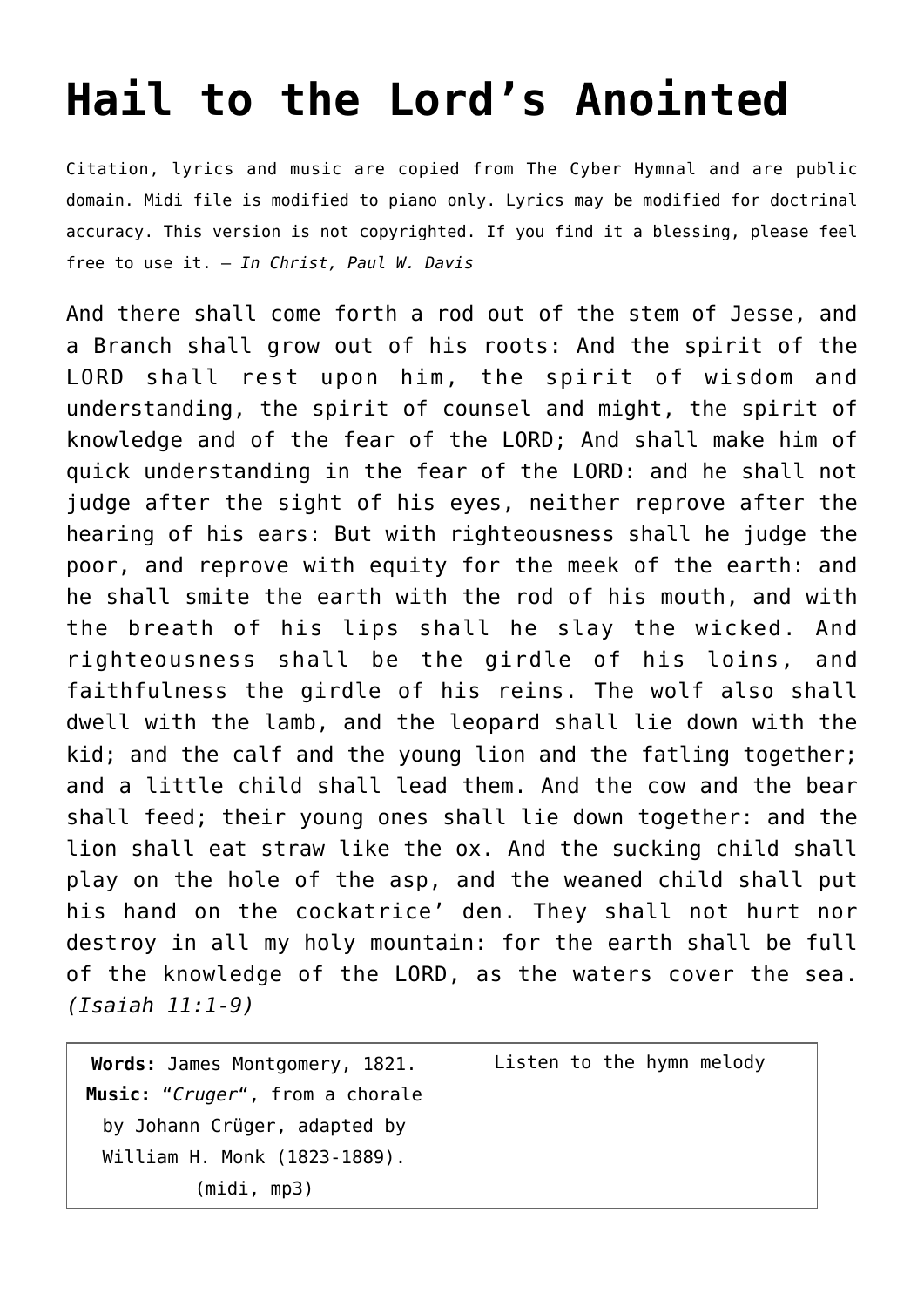Hail to the Lord's anointed, great David's greater Son! Hail in the time appointed, His reign on earth begun! He comes to break oppression, to set the captive free; To take away transgression and rule in equity. He comes in succor speedy to those who suffer wrong; To help the poor and needy, and bid the weak be strong; To give them songs for sighing, their darkness turn to light, Whose souls, condemned and dying, were precious in His sight.

By such shall He be fearèd while sun and moon endure; Beloved, obeyed, reverèd; for He shall judge the poor Through changing generations, with justice, mercy, truth, While stars maintain their stations, or moons renew their youth.

He shall come down like showers upon the fruitful earth; Love, joy, and hope, like flowers, spring in His path to birth. Before Him, on the mountains, shall peace, the herald, go, And righteousness, in fountains, from hill to valley flow.

Arabia's desert ranger to Him shall bow the knee; The Ethiopian stranger His glory come to see; With offerings of devotion ships from the isles shall meet, To pour the wealth of oceans in tribute at His feet.

Kings shall fall down before Him, and gold and incense bring; All nations shall adore Him, His praise all people sing; For He shall have dominion o'er river, sea and shore, Far as the eagle's pinion or dove's light wing can soar.

For Him shall prayer unceasing and daily vows ascend; His kingdom still increasing, a kingdom without end: The mountain dews shall nourish a seed in weakness sown, Whose fruit shall spread and flourish and shake like Lebanon.

O'er every foe victorious, He on His throne shall rest; From age to age more glorious, all blessing and all blest. The tide of time shall never His covenant remove;